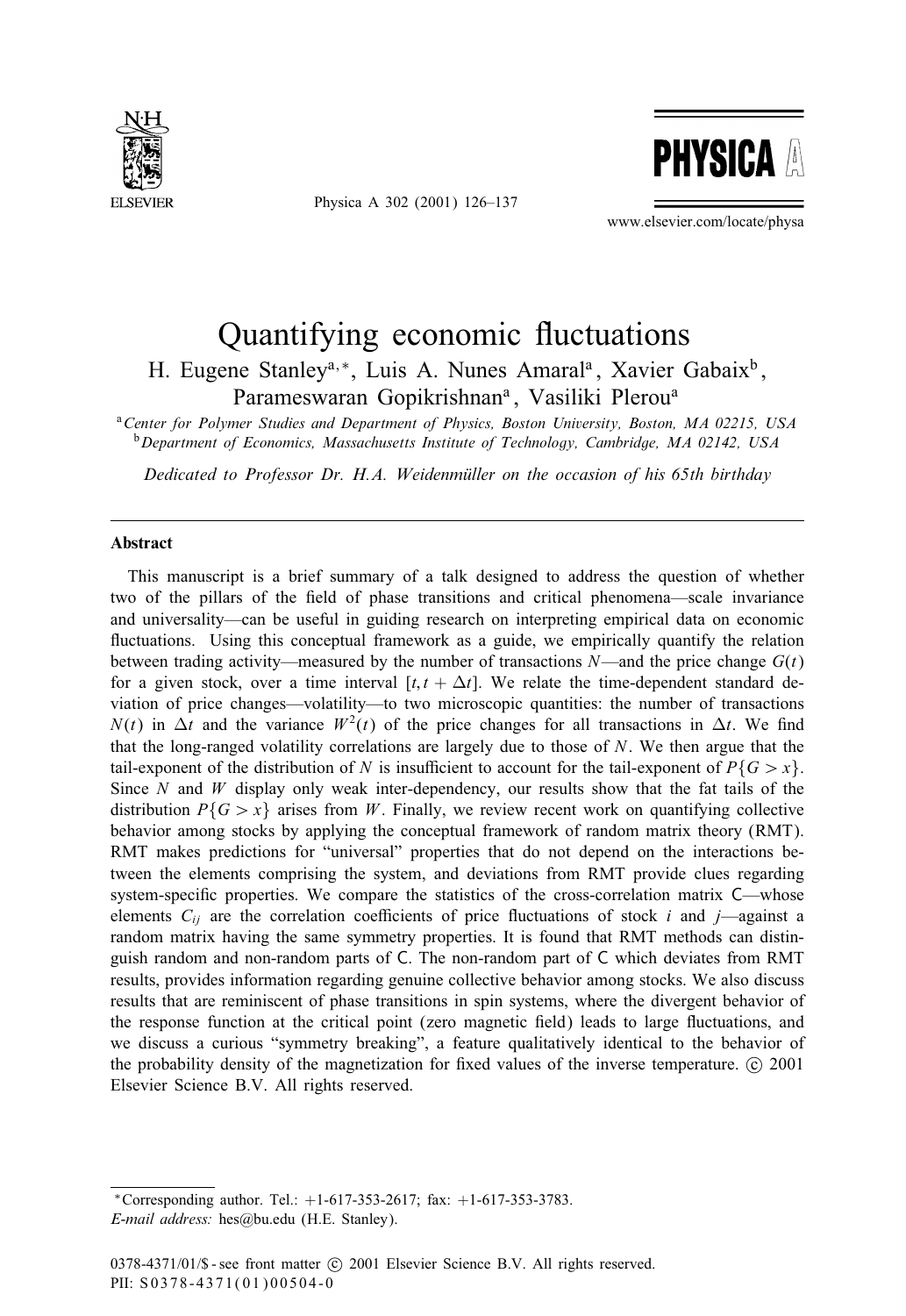*Keywords:* Econophysics; Random matrix theory; Volatility; Lévy distribution; Economics; Firm growth; Gross domestic product (GDP)

## **1. Introduction**

In recent years, physicists have started applying concepts and methods of statistical physics to study economic problems. The word "Econophysics" is sometimes used to refer to this work. Much recent work is focused on understanding the statistical properties of financial time series. One reason for this interest is that financial markets are examples of complex interacting systems for which huge amounts of data exist and it is possible that financial time series viewed from a different perspective might yield new results. This article reviews the results of several recent studies, with emphasis on studies carried out by the authors.

(i) *The probability distribution of stock price 6uctuations.* Stock price "uctuations occur in all magnitudes, in analogy to earthquakes—from tiny fluctuations to drastic events, such as market crashes. The distribution of price fluctuations decays with a power-law tail well outside the Lévy stable regime and describes fluctuations that differ by as much as  $8$  orders of magnitude. In addition, this distribution preserves its functional form for fluctuations on time scales that differ by 3 orders of magnitude, from 1 min up to approximately 10 days.

(ii) *Correlations in financial time series*. While price fluctuations themselves have rapidly decaying correlations, the magnitude of fluctuations measured by either the absolute value or the square of the price fluctuations has correlations that decay as a power-law and persist for several months.

(iii) Correlations among different companies. The third result bears on the application of random matrix theory to understand the correlations among price fluctuations of any two different stocks. From a study of the eigenvalue statistics of the cross-correlation matrix constructed from price fluctuations of the leading 1000 stocks, we find that the largest  $\approx$  5% of the eigenvalues and the corresponding eigenvectors show systematic deviations from the predictions for a random matrix, whereas the rest ofthe eigenvalues conform to random matrix behavior—suggesting that these 5% of the eigenvalues contain system-specific information about correlated time evolution of different companies.

(iv) *Similarities with critical point phenomena.* We also discuss results that are reminiscent of phase transitions in spin systems, where the divergent behavior of the response function at the critical point (zero magnetic field) leads to large fluctuations. In particular, we discuss a curious "symmetry breaking" for values of  $\Sigma$  above a certain threshold value  $\Sigma_c$ ; here  $\Sigma$  is defined to be the local first moment of the probability distribution of demand  $\Omega$ —the difference between the number of shares traded in buyer-initiated and seller-initiated trades. This feature is qualitatively identical to the